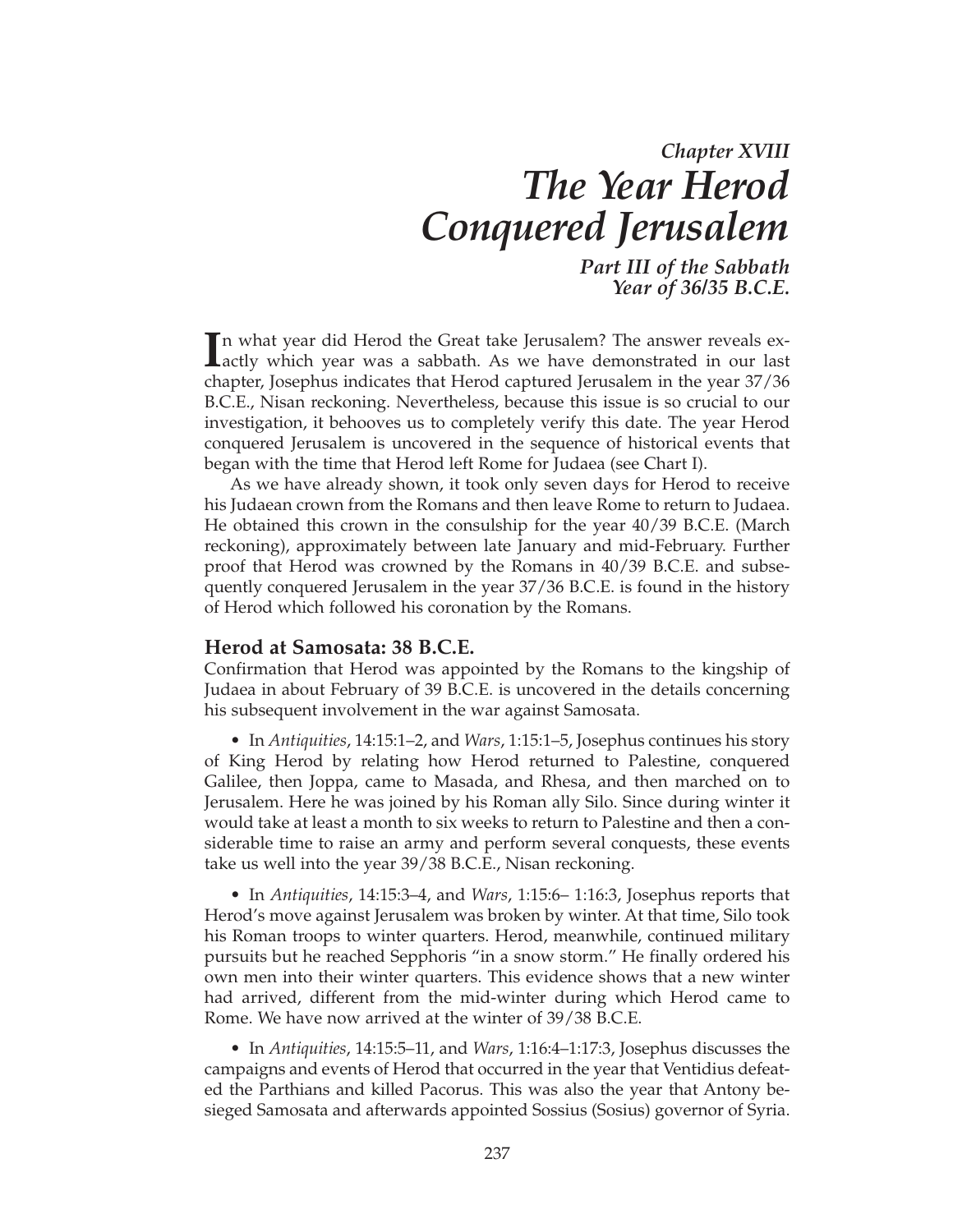Pacorus and the Parthians were defeated on June 9, 38 B.C.E.<sup>1</sup> Ventidius then focused his efforts on the subjugation of Syria. Once rid of the opposition, he turned his attention towards punishing Antiochus of Commagene who had aided the Parthians. Ventidius besieged Antiochus in his capital city of Samosata until he offered to obey the Romans and to pay 1,000 talents.2

It would be quite fair to estimate that, from the conquest of the Parthians in early June until King Antiochus had been brought to a point of bargaining with Ventidius at the siege of Commagene, at least six to eight weeks had passed, if not much more. It would have taken Ventidius at least this long to set up his siege works, which were certainly a contributing factor in intimidating Antiochus into making an agreement. The proposed treaty, therefore, could not have been offered any earlier than about August or September. To this information we add the following:

• During the siege of Samosata, Antony arrived. Filled with a desire to reap the glory of defeating Antiochus, he refused the treaty and relieved Ventidius of his command. Yet things did not progress as well as Antony had hoped. Instead of a quick victory, "the siege was protracted, and the besieged, since they despaired of coming to terms, betook themselves to a vigorous defense. Antony could therefore accomplish nothing, and feeling ashamed and repentant, was glad to make peace with Antiochus on his payment of 300 talents."3

• Herod, we are told, after settling some affairs at home, marched out to assist Antony with his siege of Samosata. On the way there he defeated a band of barbarians and then joined Antony. "Not long afterwards," and with Herod's assistance, an agreement for the surrender of Samosata was reached.<sup>4</sup>

Dio, 49:19–23, dates these events to the consul year of Claudius and Norbanus (i.e. 38 B.C.E.). Since Herod's troops had to come out of winter quarters for these campaigns and Herod had served with Antony in mid-summer, we find that the flow of events, as told by Dio, exactly match those as given by Josephus. We are now in the year 38/37 B.C.E., Nisan reckoning.

# **The Summer Corn-crop**

An important detail from these stories comes with the death of Joseph, the brother of Herod, whom Herod had left in charge of the realm while he marched out to assist Antony. Joseph was killed when he marched on Jericho "with the object of carrying off the corn-crop ἐν ἀκμῆ τοῦ θέρους (in the height of heat [i.e. summer])."5

This mid-summer corn-crop (wheat crop) must not be confused with the spring corn (barley) harvest. Philo, for example, places the Feast of Weeks,

<sup>1</sup> Eutrop., 7:5, cf. Ovid, *Fasti*, 6:465 (under the heading of 6:249). Also see HJP, 1, p. 283.

<sup>2</sup> PHP, p. 119.

<sup>3</sup> Plutarch, *Antony*, 34:4.

<sup>4</sup> Jos., *Antiq*., 14:15:8–9, *Wars*, 1:16:7.

<sup>5</sup> Jos., *Wars*, 1:17:1; that θέρους (*therous*) means "heat," and therefore by extension "summer" see SEC, Gk. #2330; GEL, p. 363.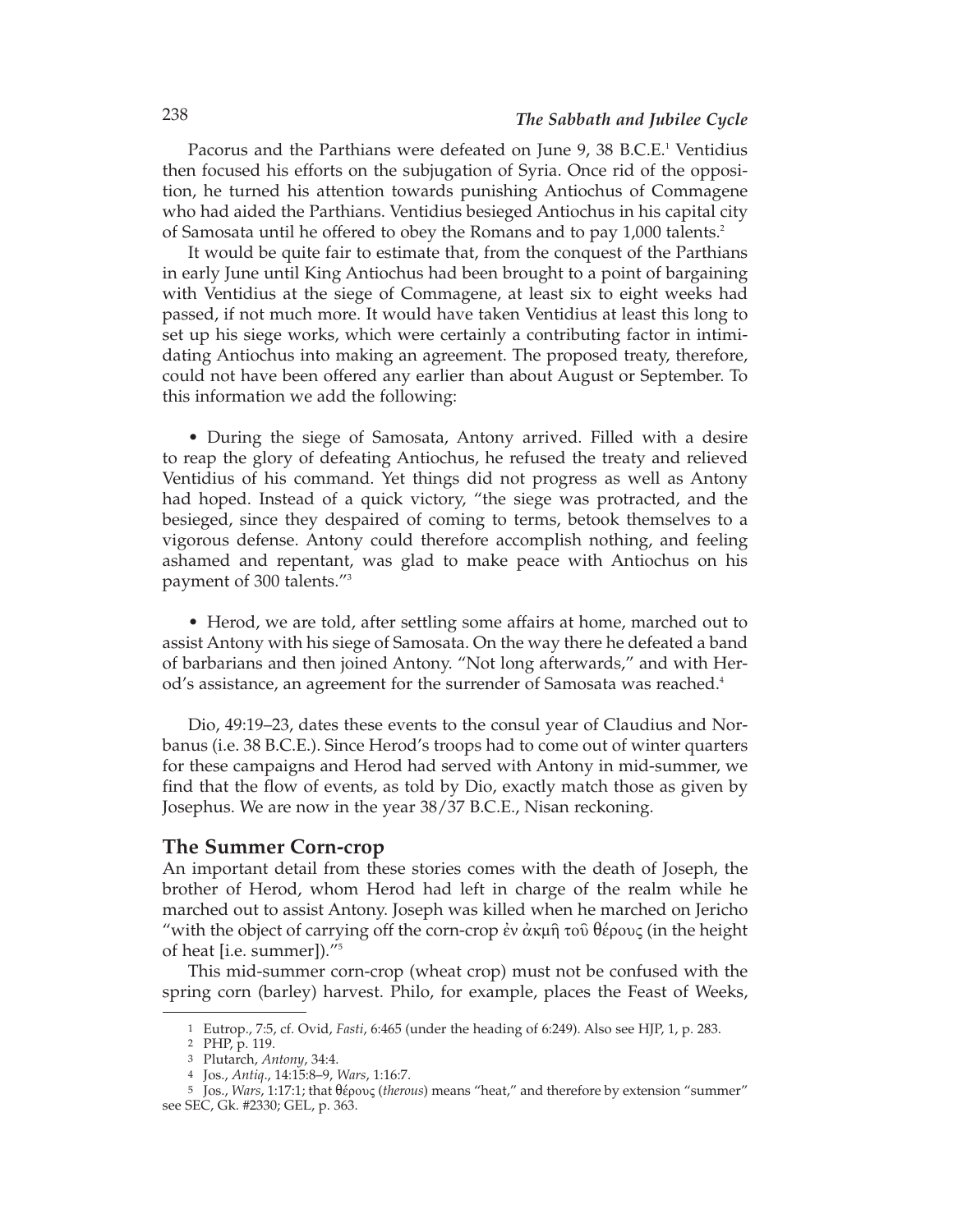#### *The Year Herod Conquered Jerusalem* 239

which is held in early June, "in the middle of spring," at which time, he adds, "comes the corn (barley) harvest."6 Josephus, on the other hand, speaks of Samson setting fire to "the crops already ripening for harvest" during the "summer."7 In another place he records that the ark of the covenant was returned to the Israelites in "the summer season when all were out in the corn fields to gather the crops."8

That there was a corn crop (wheat crop) in the midst of summer is also verified by the story found in 1 Samuel, 12, where Yahweh sent forth a storm during the time of the harvest so unusual that it was perceived as a sign by those who observed it.<sup>9</sup> Josephus describes this storm as "θέρους ἀκμῆ χειῶνα (a winter-storm at the height of summer)."10 The mid-summer corn-crop, therefore, refers to a crop that came to fruitage sometime AFTER the spring harvest of June and at the height of summer heat.

Since the corn-crop Joseph attempted to plunder belonged to the height of summer heat and not to mid-spring (the mid-spring crop, as demonstrated above by Philo, coming in June), it shows that we are dealing with the month of Ab (July/Aug.), the hottest part of year, and no later than Elul (Aug./ Sept.). These two months come before Tishri (Sept./Oct.), the month of ingathering for the late harvest—the Feast of Tabernacles, which fell at that time, also being dubbed the "Feast of Ingathering" on that account.<sup>11</sup> As William Smith notes, "The time of the festival fell in the autumn, when the whole of the chief fruits of the ground, the corn, the wine and the oil, were gathered in."12 Jericho was blessed with water and was able to irrigate crops in the summer, unlike some other regions of Judaea. This evidence proves that Herod was on his way to assist Antony in the month of Ab or Elul.

## **The "Winter" of Josephus**

Josephus uses a three season year consisting of spring, summer, and winter, the only seasons he mentions. The summer months, according to this scheme, are roughly from Tammuz (June/July) to Marheshuan (Oct./ Nov.)—or more nearly from late June, beginning with the summer solstice (on or about June 21), to mid-November—a concept of the seasons which is somewhat different than what we are presently accustomed to.

Josephus never counts autumn as a season.<sup>13</sup> Rather, his construction extends summer to the rains of mid-November (late fall in a four season arrangement), at which time he begins winter. Josephus defines this arrange-

<sup>6</sup> Philo, *Spec. Laws*, 1:35(183).

<sup>7</sup> Jos., *Antiq*., 5:8:7(295), the summer wheat harvest; cf. Judg., 15:1–5.

<sup>8</sup> Jos., *Antiq*., 6:1:3(14); cf. 1 Sam., 6:11–14.

<sup>9</sup> 1 Sam., 12:17–18.

<sup>10</sup> Jos., *Antiq*., 6:5:5.

<sup>11</sup> Exod., 23:16, 34:22.

<sup>12</sup> DB, p. 667.

<sup>13</sup> The closest thing that we can find in Josephus is the term ὀπώρας (*oporas*), meaning "*the part of the year between the rising of Sirius and of Arcturus* (i.e. the end of July, all Aug., and part of Sept.), *the end of summer*" and "since it was the *fruit-time*, it came to mean *the fruit itself*" (GEL, p. 564). It is in reference to "fruits," sometimes rendered "autumn fruits," that this term is used by Josephus (Jos., *Wars*, 3:3:4, 3:10:8, *Antiq*., 4:8:21; 19:1:13). Yet the very meaning of the word itself points to the end of summer and not to the fall. Further, Josephus does not even mention φθινόπωρον or μετόπωρον, the proper terms for autumn.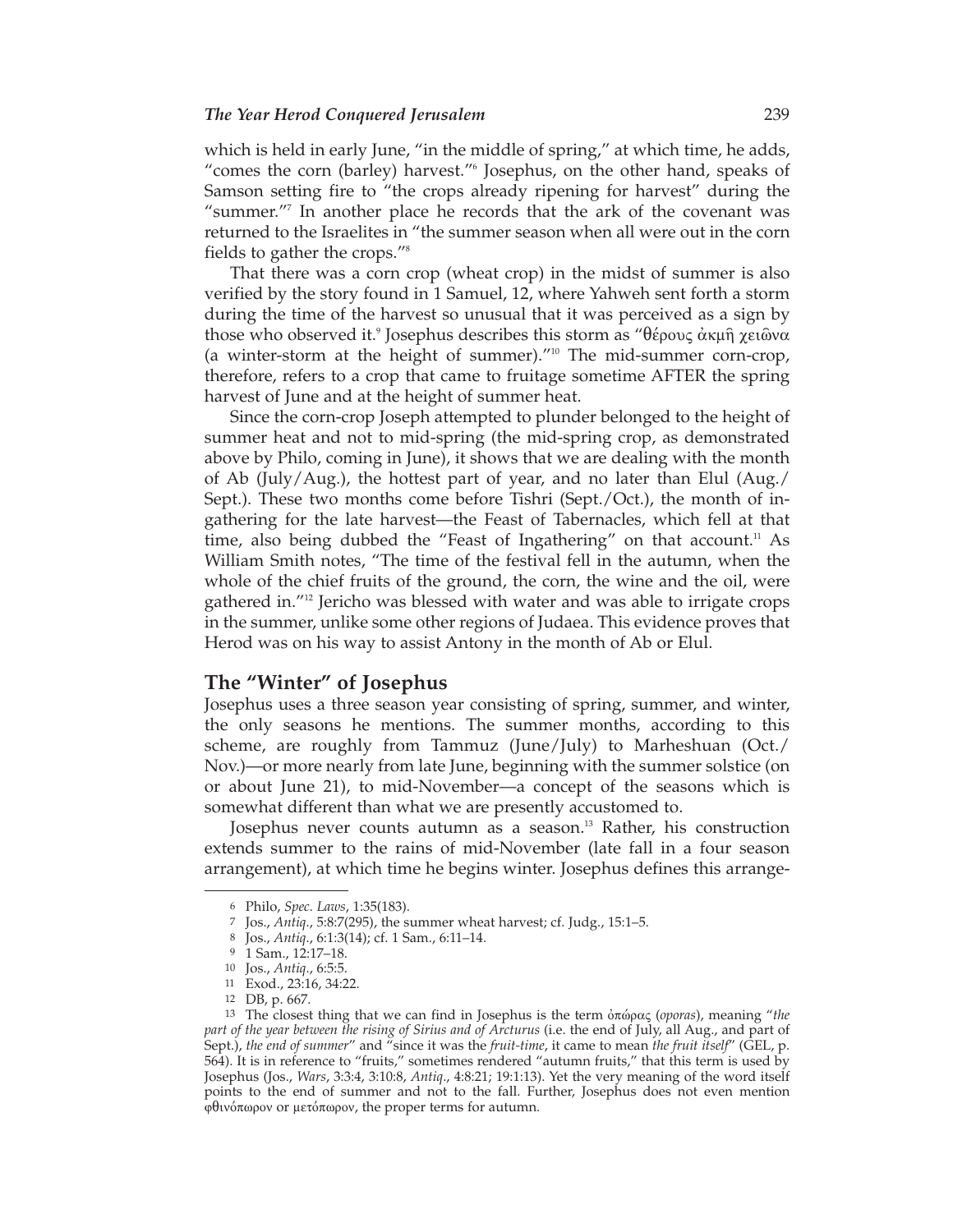ment of the seasons when he writes that when the fifteenth day of the month of Tishri arrives, "hereafter, the time was τρεπομένου (*trepo-menou*) the winter season."14 Trepo-menou means, "to turn or direct towards a thing," "to turn one's steps, turn in a certain direction."15 Therefore, even though the autumnal equinox had just passed (about Sept. 22), the season is now "turning in the direction towards" winter; i.e. winter was coming near but had not yet arrived. If there had been an autumn in the scheme used by Josephus, and it had just arrived, there would have been no reason to make such a statement; but if winter came in mid-Marheshuan, at the setting of Pleiades (i.e. Nov., 11), his reasoning is in harmony.

Josephus also adds definition to his concept of winter while discussing the events surrounding the issue of alien wives in Judaea and how it was resolved by Ezra and the council. The meeting took place on the 20th day of the ninth month (Khisleu; Nov./Dec.), in year seven of Arta-xerxes (457  $B.C.E.)$ <sup>16</sup> Josephus adds that this meeting occurred in "the wintry season of the year.<sup>"17</sup> Likewise, the LXX of Ezra, 10:9, uses the term χειμῶνος (*kheimonos*), and 1 Esdras, 9:6, uses χειμῶνα (*kheimona*), terms which refer to a winterstorm.18 Khisleu 20 fell on December 8 of the Julian calendar during that year; therefore, well before the winter solstice (on or about Dec. 21).

Josephus' view of the seasons was not unique. It was held by other people, including many Jews. In the book of Jeremiah, for example, we read that during the fifth year of Yahuyaqim (Jehoiakim), king of Judah, the ninth month, Khisleu, was considered "winter."19 The Roman writer Pliny writes:

> About 44 days after the autumnal equinox the setting of Pleiades marks the beginning of winter, which it is customary to date on November 11.20

This information makes it certain that for Josephus the rainy, wintry season that came with the "setting of the Pleiades—the time of rainfall," which occurred in the month of Marheshuan, $21$  was the true starting point of winter.

There was an excellent reason why many of the Judaean Jews of this period did not utilize the winter solstice (about Dec. 21) as the beginning of their winter, as most other nations of the world, and even later Jews, did. The winter solstice marked one of the greatest festival periods of the pagan

<sup>14</sup> Jos., *Antiq*., 3:10:4.

<sup>15</sup> GEL, pp. 815f.

<sup>16</sup> Ezra, 10:9; 1 Esdras, 9:5. Also see the discussion above in Chap. XI, pp. 160ff.

<sup>17</sup> Jos., *Antiq*., 11:5:2–4. There is a scribal error at this point in Josephus. Josephus correctly calls this the "ninth month" and states that the Macedonian's name is "Apellaios," elsewhere explained by Josephus as the same as the Hebrew month of Khisleu (Jos., *Antiq*., 12:5:4, 12:17:1). On both counts these are equivalent to the Hebrew month of Khisleu (see Chart G). Nevertheless, some texts of Josephus render the Hebrew name at this point "Tebethos," which does not agree with the rest of the passage. Some other Greek and Latin manuscripts give "Kselios" and "Sileos" (Marcus, *Jos*., vi, pp. 384–385, ns. 2 and e). Marcus and others correct the word at this point back to Khisleu, which is certainly the originally intended month-name.

<sup>18</sup> See Chap. XVII, p. 233, n. 27.

<sup>19</sup> Jer., 36:9, 22.

<sup>20</sup> Pliny, 2:47(125). Also see above Chap. XVII, p. 233, n. 32.

<sup>21</sup> S.O., 4; cf. Jos., *Antiq*., 13:8:2.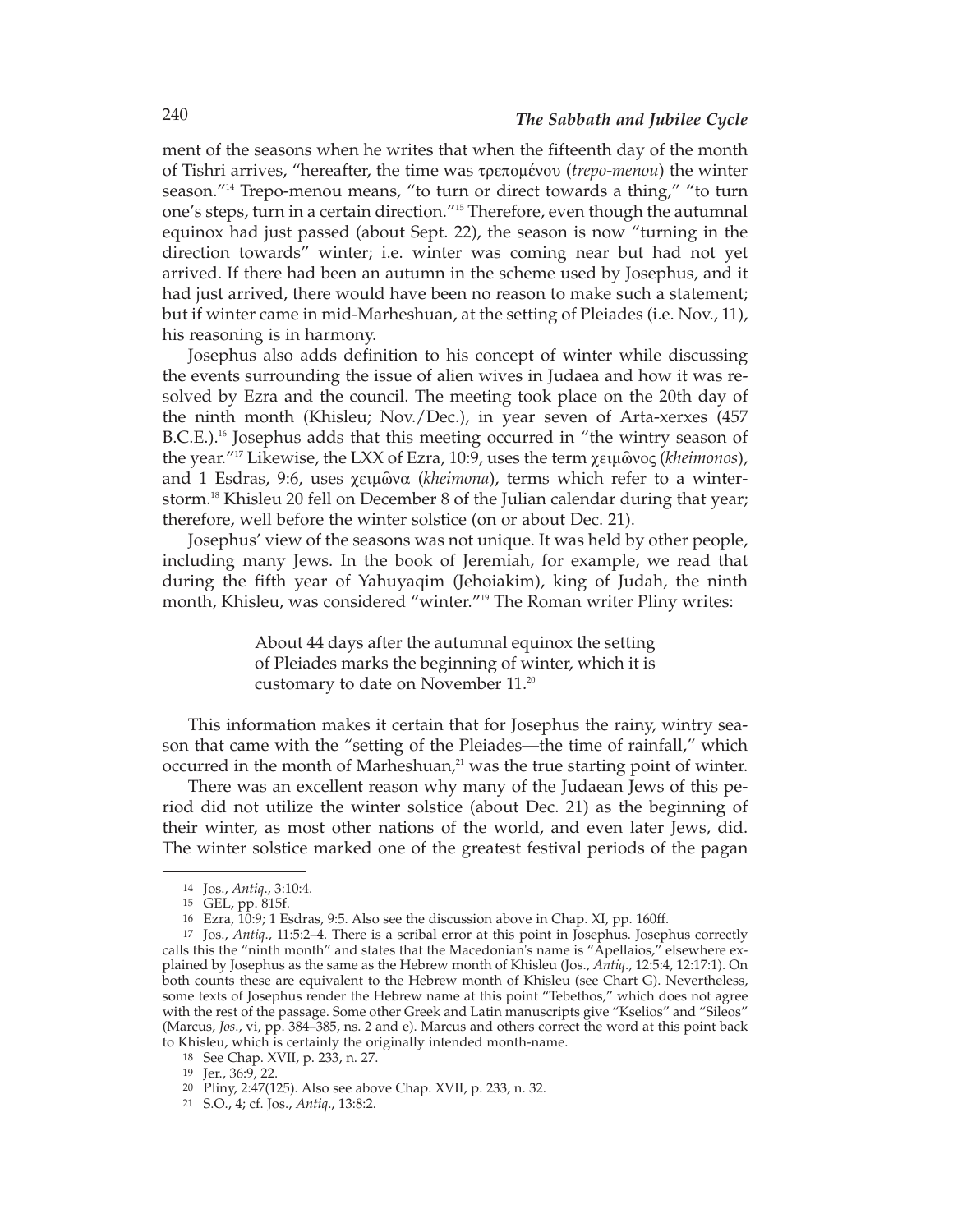#### *The Year Herod Conquered Jerusalem* 241

world, which saw this time as the rebirth of the sun. In Rome, for example, the celebration of the Paganalia feasts occurred, which were called the Brumalia and Saturnalia. The tendency of the devout Jew would have been to dis associate himself as much as possible from such idolatrous practices. To start the Jewish winter at the time of these events would draw undue association with them.

## **The Winter of 38/37 B.C.E.**

In *Antiquities*, 15:1:11–14, and *Wars*, 1:17:4–9, Josephus relates the events that occurred after Herod had returned from Samosata and heard of the death of his brother Joseph.

Antony's expeditionary force against Samosata did not return to Antioch, Syria until late 38 B.C.E., and there seems little doubt that it was the onset of winter that forced Antony to give up the siege. Antony, "after settling some trivial matters in Syria, returned to Athens, and sent Ventidius home, with becoming honors, to enjoy his triumph."<sup>22</sup> Antony is then said to have taken the entire year of 37 B.C.E. in going to Rome and returning to Syria.<sup>23</sup> These details reveal that the "protracted" siege of Samosata must have continued beyond Tishri (Sept./Oct.), shortly following the time when Joseph, the brother of Herod, was killed and at the time that Herod was absent from Judaea. The siege lasted until at least November of that year as winter was settling in. Also, while Herod was off with Antony at Samosata, the region of Galilee revolted from him. The rebels went so far as to drown some of the followers of Herod in Lake Gennesaret (the Sea of Galilee).<sup>24</sup>

When the story of Herod opens after the Samosata expedition, Herod was at Daphne, near Antioch, having returned with Antony from the war. Antony shortly thereafter left for Athens at the beginning of the Roman year 37 B.C.E. (Jan. reckoning).25 Therefore, Herod would have returned with Antony to Daphne in late 38 B.C.E. Hearing of his brother's demise at the hands of Antigonus and of the Galilean revolt, Herod immediately set out against his ene mies. In a forced march he came to Lebanon, where he received reinforcements of about 800 men from that region as well as a Roman legion. These traveled with him to Ptolemais. He then invaded Galilee.<sup>26</sup>

In Galilee Herod fought with the rebels. After making repeated attacks on their fortress he was faced with a "severe storm" which halted his progress for a time.27 In both *Antiquities* and *Wars*, the terms translated as "storm" are in Greek χειμῶνι (*kheimoni*) and χειμῶνος (*kheimonos*), which lit erally mean "a winter-storm."28 This winter-storm reveals that we have reached the winter of 38/37 B.C.E. A few days later Herod was joined by another of Antony's legions.29

<sup>22</sup> Plutarch, *Antony*, 34.

<sup>23</sup> Dio, 49:22–23.

<sup>24</sup> Jos., *Antiq*., 14:15:10, *Wars*, 1:17:1–2.

<sup>25</sup> Dio, 49:22–23.

<sup>26</sup> Jos., *Antiq*., 14:15:11, *Wars*, 1:17:3.

<sup>27</sup> Ibid.

<sup>28</sup> GEL, p. 884.

<sup>29</sup> Jos., *Antiq*., 14:15:11, *Wars*, 1:17:3.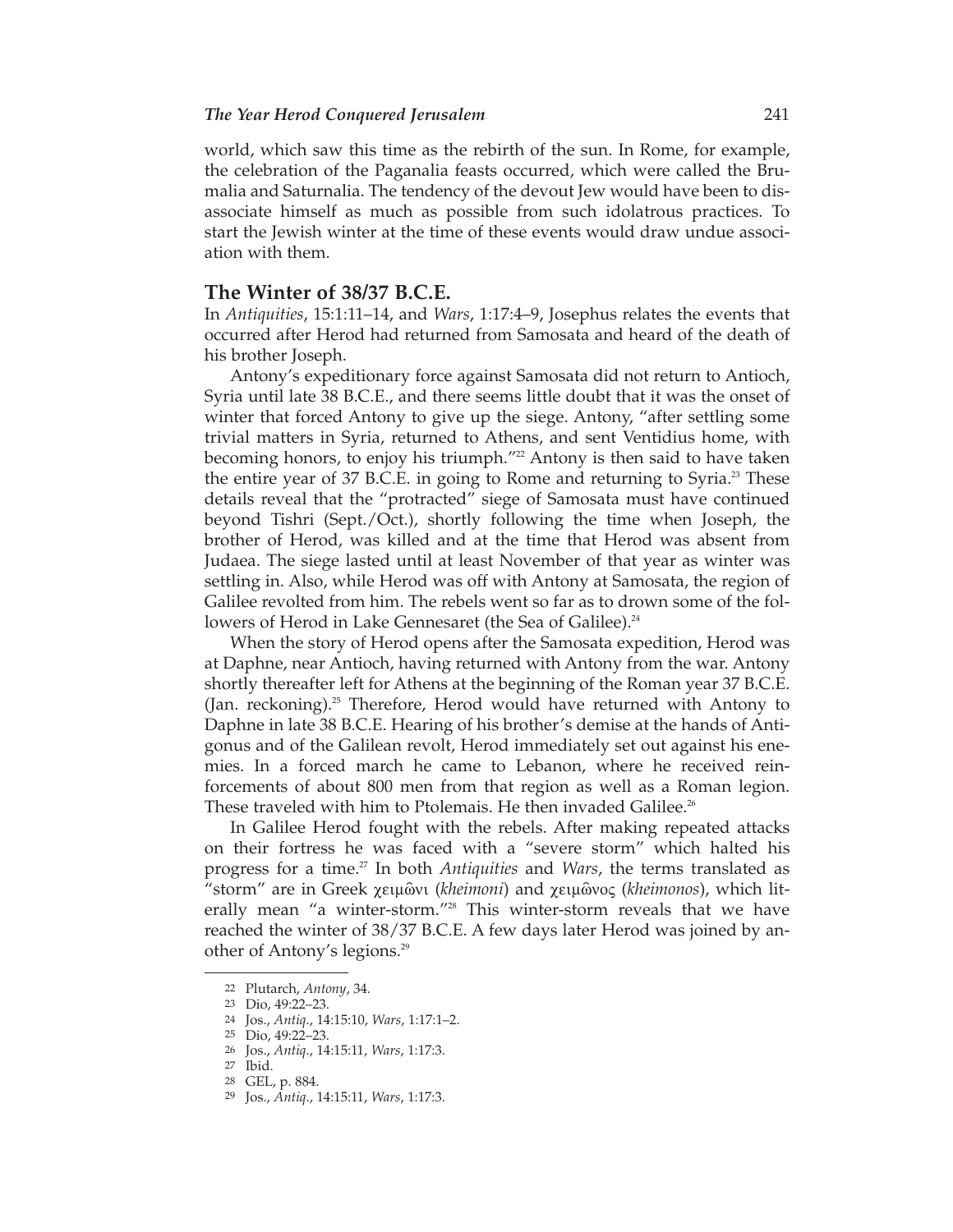Regaining control over Galilee, Herod moved south and marched on Jericho where he captured the place. After he found quarters he entertained a large company of magistrates. No sooner had the banquet ended when the roof of the house fell in, but everyone miraculously escaped death. The next morning 6,000 enemy troops descended from the summits of the hills to fight him. Though Herod won a victory, he was wounded in the battle.<sup>30</sup>

Leaving Jericho, and being joined by many Jews from Judaea, Herod now "ravaged the enemy's territory, subdued five small towns, slew 2,000 of their inhabitants, set fire to their houses, and returned to camp. His present headquarters were in the neighborhood of a village called Kana."31

Meanwhile, Antigonus had sent his general named Pappus with a large force to Isana in Samaria. After Herod had finished ravaging the enemies' territory he turned his attention to the army of Pappus. Here a great battle was fought and Herod proved victorious. He defeated the enemy in open battle and also killed those who fled to the city. $32$  Herod would have immediately tried to march on the city of Jerusalem, but was detained by yet another "storm of exceptional severity."33 Once again Josephus uses the term χειμῶνι (winter-storm).

After the winter-storm abated, Herod moved against Jerusalem:

When the χειμῶνος (winter-storm) abated, he advanced upon Jerusalem and marched his army up to the walls, IT BEING JUST NOW THE THIRD YEAR SINCE HE HAD BEEN PROCLAIMED KING IN ROME. (Jos., *Wars*, 1:17:8)

When the χειμῶνος (winter-storm) subsided, he removed from there (Jericho) and came near to Jerusalem, encamping close to the city. THIS WAS IN THE THIRD YEAR SINCE HE HAD BEEN MADE KING AT ROME. (Jos., *Antiq*., 14:15:14)

These statements are important for dating Herod's accession to the crown under Roman authority. It was "just now the third year since" Herod had been made king, and it was in the winter. That is, Herod was just now beginning his third year since being elected to the crown. Herod had left for Rome in mid-winter of 40/39 B.C.E. and, as we have already demonstrated, he obtained the kingship in or about mid-February of 39 B.C.E. His second year, therefore, would begin in or about mid-February of 38 B.C.E. and his third year in or about mid-February of 37 B.C.E. (Chart I).<sup>34</sup>

<sup>30</sup> Jos., *Antiq*., 14:15:11–12, Wars, 1:17:4.

<sup>31</sup> Jos., *Antiq*., 14:15:12, Wars, 1:17:5–6.

<sup>32</sup> Jos., *Antiq*., 14:15:12–13, Wars, 1:17:5–8.

<sup>33</sup> Jos., *Wars*, 1:17:6.

<sup>34</sup> Josephus uses the same method for counting the years of the First Revolt. The revolt started in Iyyar (April/May) of 66 C.E. (Jos., *Wars*, 2:14:4). Nevertheless, Josephus places the month of Nisan (March/April) of 69 C.E., i.e. in the fourth Jewish year of the war (Nisan reckoning), "in the third year of the war"(Jos., *Wars*, 4:9:12), counting the years of this revolt from Iyyar to Iyyar.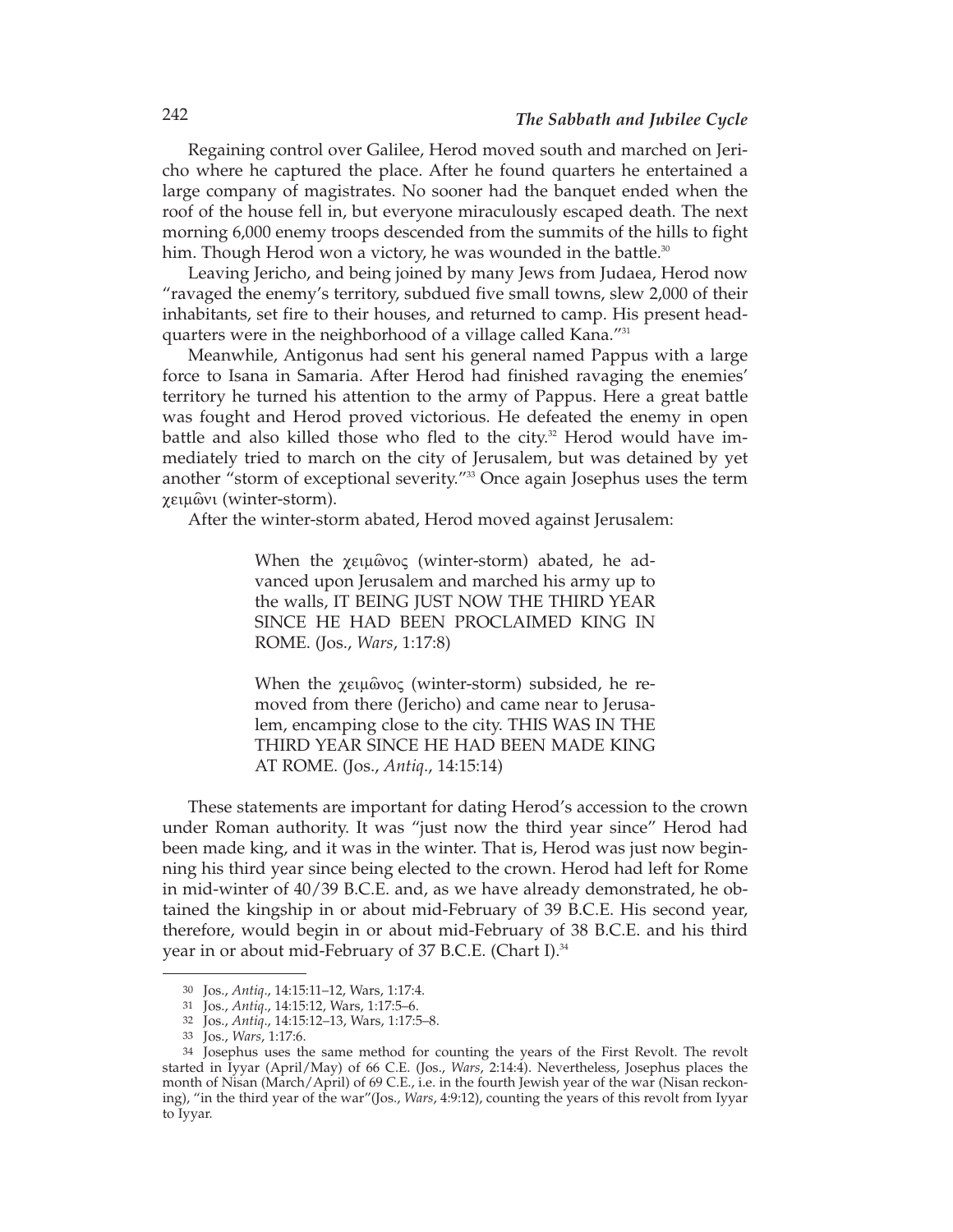# **"Year 1" of Herod's Reign at Jerusalem**

Herod reigned 37 Jewish regnal years from the time that he obtained the Judaean crown from the Roman Senate and 34 Jewish regnal years from the year he took Jerusalem and killed Antigonus.<sup>35</sup> This dating requires that Herod be given three Jewish years prior to the year that he took the Holy City.

This evidence proves that, when Herod arrived outside Jerusalem in or about early March of the year 37 B.C.E., it was the beginning of the third year SINCE Herod had been appointed king of Judaea by the Romans, but it was towards the end of his third year as king of Judaea based upon the Jewish Nisan (Abib) reckoning. The fourth year of Herod, being his first year at Jerusa lem, based upon Judaean reckoning, began with Nisan 1 of 37 B.C.E.:

|  | <b>Year 1</b> = $40/39$ B.C.E. (Nisan) Reign recognized at Rome this year |
|--|---------------------------------------------------------------------------|
|  | 39/38 B.C.E. First year begins mid-Feb., 39 B.C.E.                        |
|  | Year $2 = 39/38$ B.C.E. (Nisan) Second year recognized at Rome            |
|  | 38/37 B.C.E. Second year begins mid-Feb., 40 B.C.E.                       |
|  | Year $3 = 38/37$ B.C.E. (Nisan) Third year recognized at Rome             |
|  | 37/36 B.C.E. Third year begins mid-Feb., 37 B.C.E.                        |
|  | Year $4 = 37/36$ B.C.E. = Year 1 from Jerusalem (Nisan)                   |

Beginning with Nisan 1 of the year 37/36 B.C.E., Herod entered into his fourth Jewish year of being appointed king by the Romans (see Chart I). In turn, "Year 4" from Rome equals "Year 1" at Jerusalem.

The date 37/36 B.C.E., therefore, is supported by the sequence of events. Herod had initially left Syria for Palestine at the beginning of winter (in or about early Dec., 38 B.C.E.). Nevertheless, the numerous events and conflicts which took place before he marched on Jerusalem must have taken several months to accomplish. These episodes would bring us at least into March of 37 B.C.E.

The siege works against Jerusalem were built by Herod and the Romans in the "summer."36 The actual siege of Jerusalem lasted five months before Herod's army and the Romans were able to breach the first wall, $37$  on the fortieth day after making an attack.<sup>38</sup> The battle continued another fifteen days before the second wall was breached, $39$  in the sixth month of the siege. $40$ 

Further, in *Antiquities*, 14:16:4, Josephus tells us that the city of Jerusalem was conquered by Herod, "during the consulship of Rome of Marcus Agrippa and Caninius Gallus." The consul date is for 37/36 B.C.E., March reckoning. This evidence proves that the siege and capture of Jerusalem lasted well into the year 37/36 B.C.E., Nisan reckoning, making that year the first year of Herod, as calculated from the time he conquered Jerusalem.

<sup>35</sup> Jos., *Wars*, 1:33:8, *Antiq*., 17:8:1.

<sup>36</sup> Jos., *Antiq*., 14:16:2.

<sup>37</sup> Jos., *Wars*, 1:18:1.

<sup>38</sup> Jos., *Antiq*., 14:16:2.

<sup>39</sup> Ibid.

<sup>40</sup> Jos., *Wars*, 5:9:4.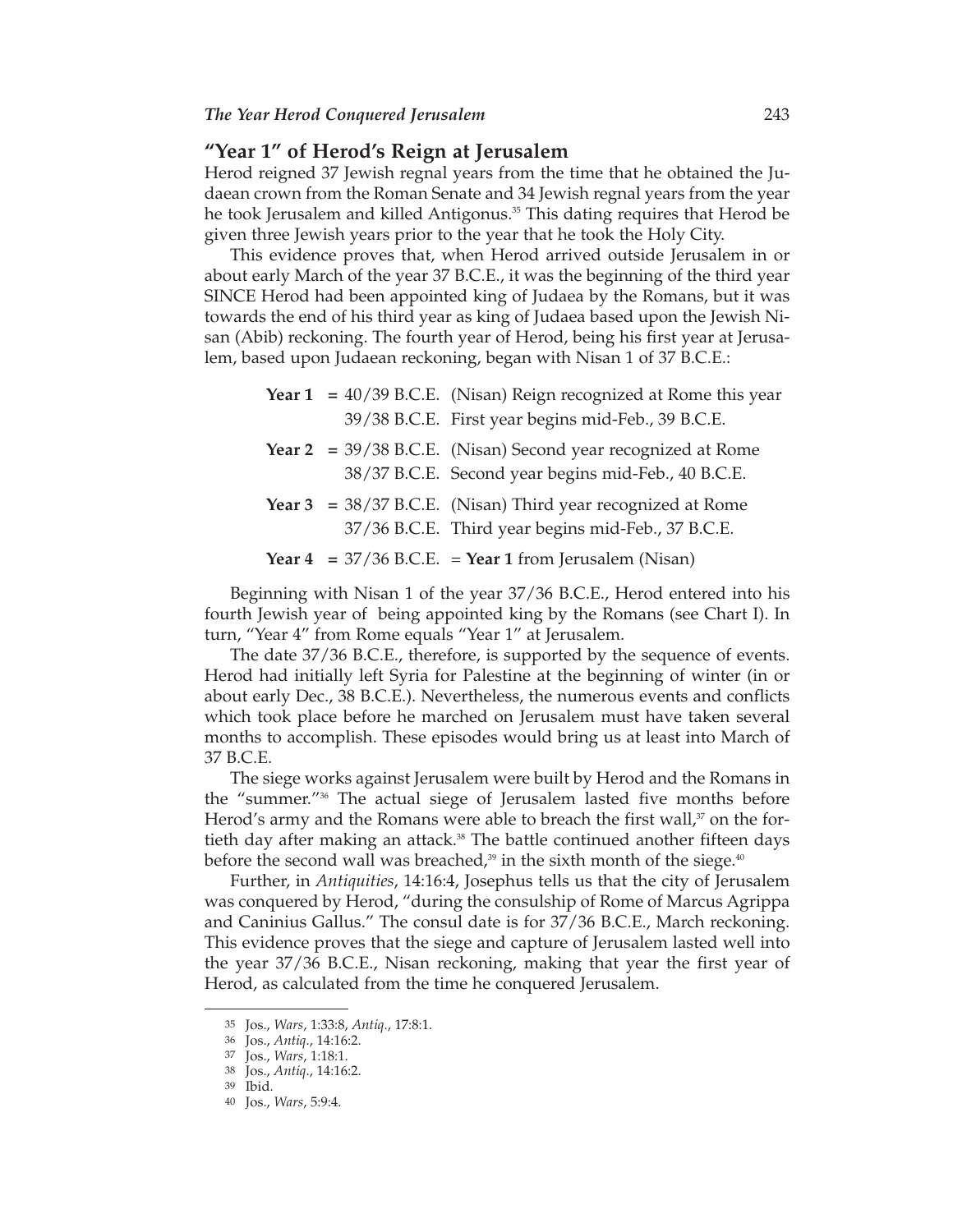# **Other Evidence for "Year 1" at Jerusalem**

More evidence that the first year of Herod's reign at Jerusalem began with the year 37/36 B.C.E., Nisan reckoning, comes from the following details:

Josephus tells us that the 34 year reign of Herod was reckoned "from the date when, after putting Antigonus to death, he assumed control of the state," $41$  and "from the time when he had put Antigonus to death." $42$  Antigonus was put to death shortly after the fall of Jerusalem. Though Antigonus had surrendered to the Romans, Herod sent him off to Antony, who had him scourged and then beheaded.<sup>43</sup> As we have already demonstrated,<sup>44</sup> Herod's last year was 4/3 B.C.E. "Year 1" of his 34 year reign from Jerusalem, therefore, is 37/36 B.C.E.

Josephus notes that Antony had Antigonus beheaded in Antioch, Syria.45 This information fits well with the statement of Dio's which reports that Antony spent the consul year we describe as 37 B.C.E. (Jan. 1 to Jan. 1 reckoning) going to Italy and then returning to Syria.<sup>46</sup> Therefore, Antony was back in Syria before the first of January, 36 B.C.E. Antigonus was sent to Antony in about February, 36 B.C.E., towards the end of the year 37/36 B.C.E., Nisan reckoning, as we shall prove in our next chapter.

Next, the seventh year of Herod equals the year that Caesar defeated Antony at the battle of Actium. The war between these two monarchs for control of the Roman empire began in the winter of  $32/31$  B.C.E.<sup>47</sup> and came to a conclusion with the battle of Actium on September 2 of 31 B.C.E.<sup>48</sup>

> Meanwhile, the battle of Actium took place between Caesar and Antony, in the seventh year of Herod's reign, and there was an earthquake in Judaea, such as had not been seen before, which caused great destruction of the cattle throughout the country. (Jos., *Antiq*., 15:5:2).

> But while he (Herod) was punishing his foes, he was visited by another calamity—an act of the deity (Yah weh) which occurred in the seventh year of his reign, when the war of Actium was at its height. IN EARLY SPRING an earthquake destroyed cattle innumerable and 30,000 lives; but the army being quartered in the open, escaped injury. (Jos., *Wars*, 1:19:3).

In the early spring (i.e. in the month of Abib [Nisan]) of Herod's seventh year a great earthquake occurred. It happened when the "war of Actium" was

<sup>41</sup> Jos., *Wars*, 1:33:8.

<sup>42</sup> Jos., *Antiq*., 17:8:1.

<sup>43</sup> Dio, 49:22; Plutarch, *Antony*, 36; Jos., *Antiq*., 14:16:2–4, 15:1:2, *Wars*, 1:18:3.

<sup>44</sup> See above Chap. XVII.

<sup>45</sup> Jos., *Antiq*., 15:1:2.

<sup>46</sup> Dio, 49:23.

<sup>47</sup> Dio, 50:1–51:4.

<sup>48</sup> Dio, 51:1.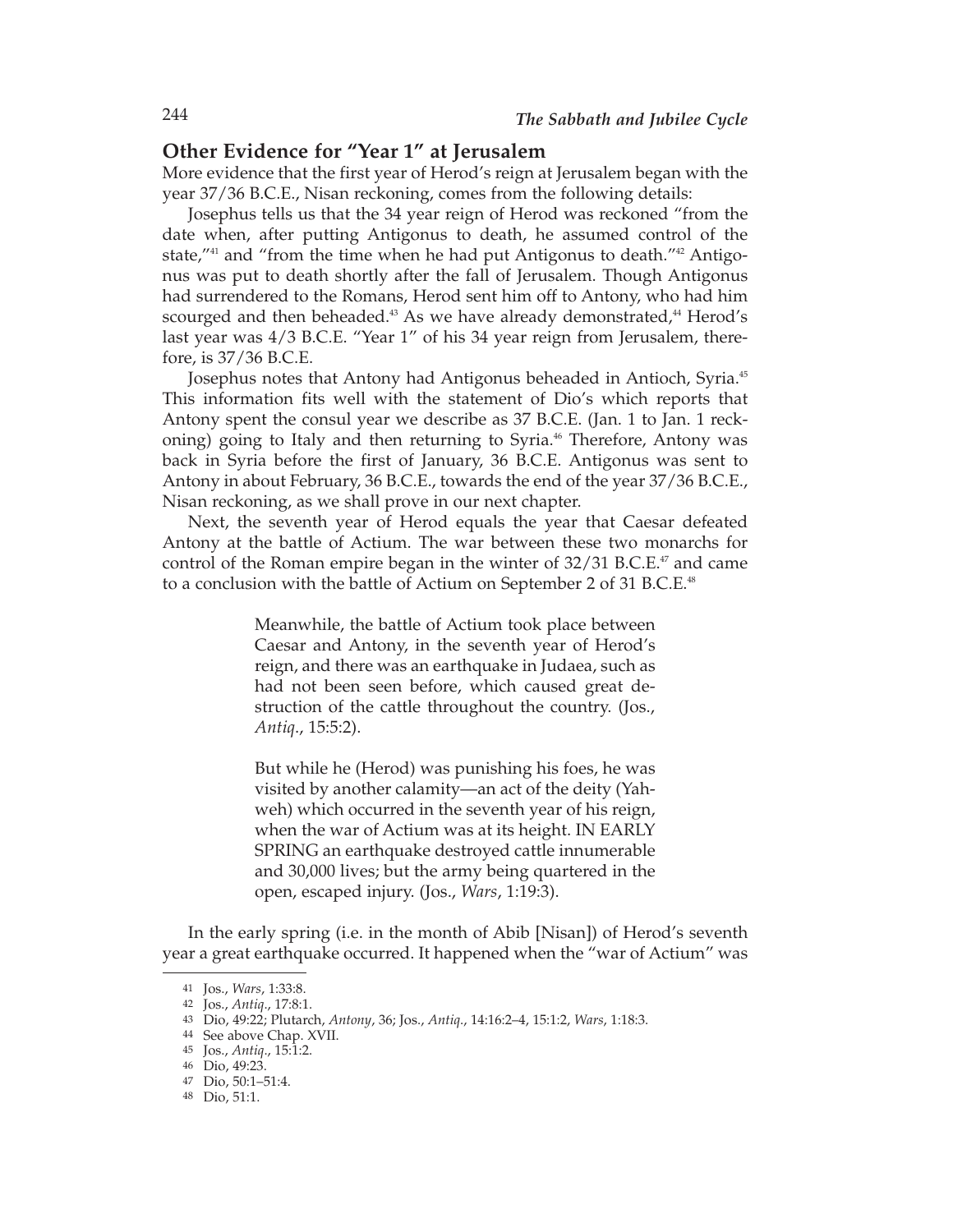at its height and in the year that the "battle of Actium" took place. Since the battle of Actium was fought in September of 31 B.C.E., the seventh year of Herod equals the year 31/30, Nisan (Abib) reckoning. Therefore, "Year 1" of Herod is the year 37/36 B.C.E., Nisan reckoning.

Further, the end of Herod's seventeenth year and the beginning of his eighteenth year occurred at the time when Caesar came to Syria.

> And when Herod had completed the seventeenth year of his reign, Caesar came to Syria. (Jos., *Antiq*., 15:10:3)

The Roman historian Cassius Dio writes:

Augustus (Caesar), now, after transacting what business he had in Greece, sailed to Samos, where he passed the winter; and in the spring of the year when Marcus Apuleius and Publius Silius were consuls, he went on into Asia, and settled everything there and in Bithynia. . . . He reduced the people of Cyzicus to slavery because during a factious quarrel they had flogged and put to death some Romans. And when he reached Syria, he took the same action in the case of the people of Tyre and Sidon on account of their factious quarreling. (Dio, 54:7)

The consul year mentioned by Dio is 20 B.C.E. (Jan. 1 to Jan. 1, late Roman reckoning). Therefore, Caesar came to Syria in the spring of 20 B.C.E., which was at the end of the seventeenth year (the twelfth month of the Israelite year being Adar [Feb./March]) and at the beginning of the eighteenth year of Herod (the first Jewish month being Nisan [March/April]). The end of Herod's seventeenth year and beginning of his eighteenth year, as a result, had to take place in the spring of 20 B.C.E. This fact makes Herod's seventeenth year 21/20 B.C.E., Nisan reckoning, and his eighteenth year 20/19 B.C.E., Nisan reckoning. His first year of rule at Jerusalem, therefore, is 37/36 B.C.E., Nisan reckoning.

Josephus, *Antiquities*, 20:10:5, also makes this following report:

Now those who held the high priesthood FROM THE TIME OF HEROD UP TO THE DAY ON WHICH TITUS CAPTURED AND SET FIRE TO THE TEMPLE AND THE CITY numbered 28 in all, covering a period of 107 years.

Titus set the Temple and city on fire in the "second year of Vespasian on the eighth of the month of Gorpiaeus,"49 i.e. September, 70 C.E. The year 70/ 71 C.E., Nisan reckoning, therefore, is the 107th year from the time that Herod

<sup>49</sup> Jos., *Wars*, 6:10:1–7:1:1.